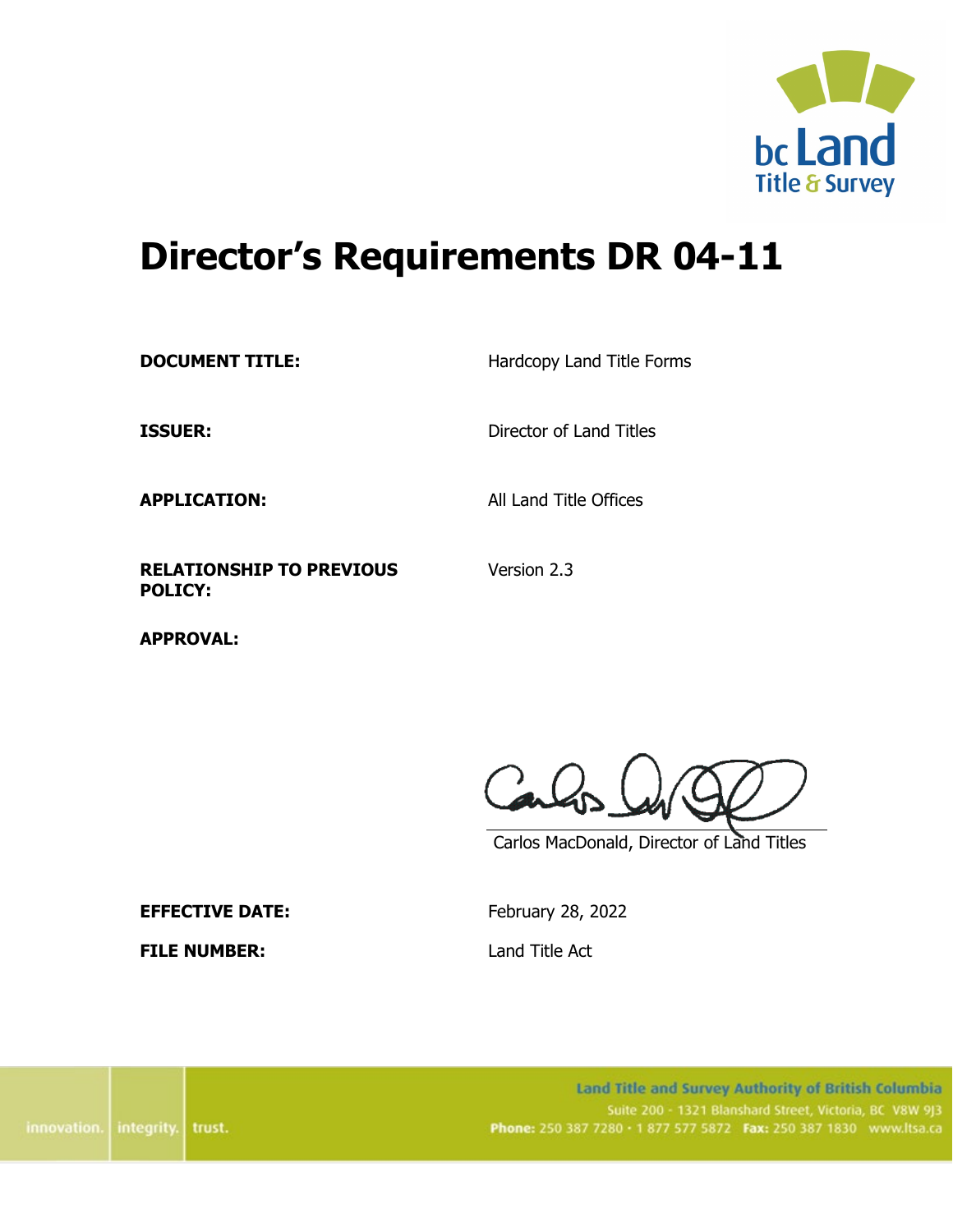# **Contents**

| 1. |     |  |  |  |  |  |  |
|----|-----|--|--|--|--|--|--|
| 2. |     |  |  |  |  |  |  |
| 3. |     |  |  |  |  |  |  |
| 4. |     |  |  |  |  |  |  |
|    |     |  |  |  |  |  |  |
|    |     |  |  |  |  |  |  |
| 5. |     |  |  |  |  |  |  |
|    | 5.1 |  |  |  |  |  |  |
|    |     |  |  |  |  |  |  |
|    |     |  |  |  |  |  |  |
|    |     |  |  |  |  |  |  |
|    |     |  |  |  |  |  |  |
|    |     |  |  |  |  |  |  |
|    | 5.2 |  |  |  |  |  |  |
| 6. |     |  |  |  |  |  |  |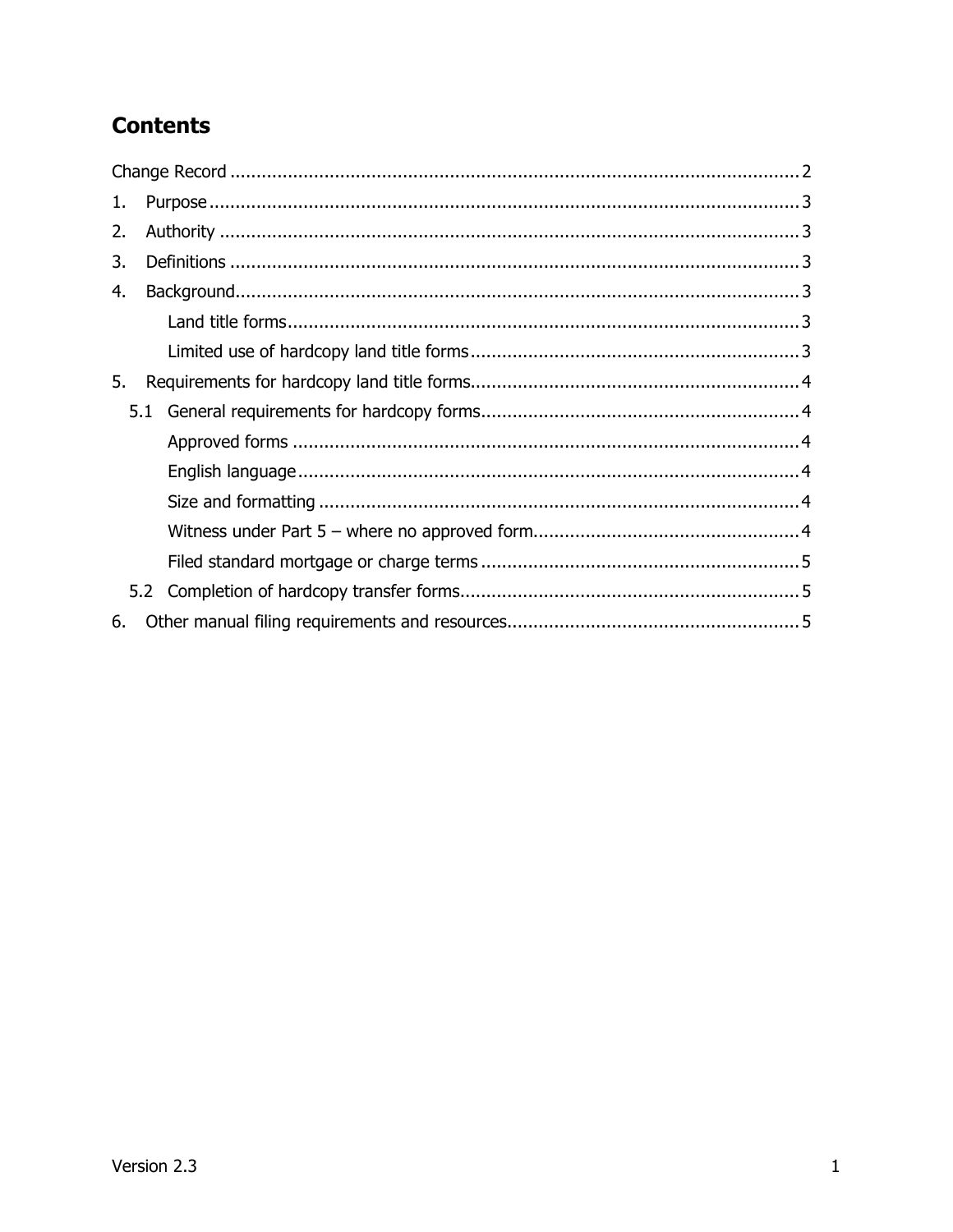<span id="page-2-0"></span>

| <b>Change Record</b> |                      |                    |                                                                                                                                                                                                                                                                                                                                                                                                                                                                                 |  |  |  |  |  |  |
|----------------------|----------------------|--------------------|---------------------------------------------------------------------------------------------------------------------------------------------------------------------------------------------------------------------------------------------------------------------------------------------------------------------------------------------------------------------------------------------------------------------------------------------------------------------------------|--|--|--|--|--|--|
| <b>Version</b>       | <b>Date</b>          | Page               | <b>Description</b>                                                                                                                                                                                                                                                                                                                                                                                                                                                              |  |  |  |  |  |  |
| 2.0                  | August 16,<br>2016   | All                | This version is a general update and renaming of<br>Director's Requirements and Approval for Hardcopy<br>Land Title Forms and Plans (DR 04-11) version 1.6<br>Version 1.6 and its change record have been archived.<br>This version is published in conjunction with the<br>rescission of Director's Requirements for Hardcopy<br>Land Title Transfer Forms (DR 05-11). Some<br>requirements that were previously contained in DR 05-<br>11 are now addressed in this document. |  |  |  |  |  |  |
| 2.1                  | January 1,<br>2019   | 4                  | Added Form 42 - Notice of Maintenance Order (s. 26<br>Family Maintenace Enforcement Act) Land Title Act as<br>an approved form under section 5.1.1 and published at<br>https://ltsa.ca/practice-info/forms-manual-filing                                                                                                                                                                                                                                                        |  |  |  |  |  |  |
| 2.2                  | November 15,<br>2019 | $3 - 4$            | Removed reference to Electronic Land Title Forms and<br>Supporting Documents (DR 03-11) and Required<br>Electronic Filing of Land Title Documents (DR 06-11)<br>and replaced with E-filing Directions.                                                                                                                                                                                                                                                                          |  |  |  |  |  |  |
|                      | February 20,<br>2020 | $3 - 4$            | Update link to E-filing Directions                                                                                                                                                                                                                                                                                                                                                                                                                                              |  |  |  |  |  |  |
| 2.3                  | February 25,<br>2022 | Entire<br>document | <b>Updated links</b>                                                                                                                                                                                                                                                                                                                                                                                                                                                            |  |  |  |  |  |  |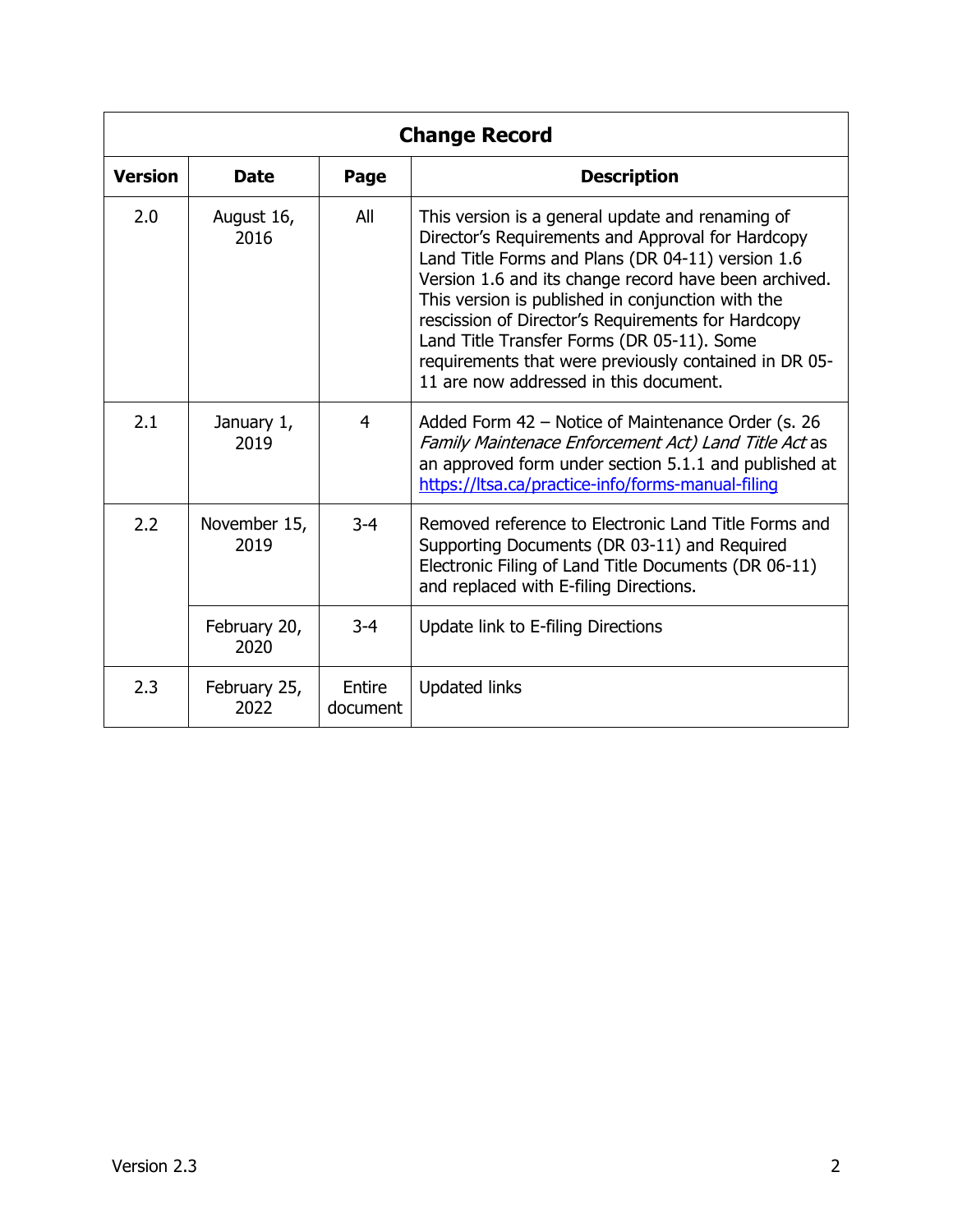# <span id="page-3-0"></span>**1. Purpose**

This document sets out the approved hardcopy forms for an application under the *Land Title* Act (Act) and the requirements for completing those forms established by the Director of Land Titles (Director).

# <span id="page-3-1"></span>**2. Authority**

The authority for these requirements is based in provisions of the Act allowing or requiring that land title documents be submitted in the form approved by the Director, including the general requirement in section 148(1).

### <span id="page-3-2"></span>**3. Definitions**

The following terms are used in this document:

| <b>Act</b>                    | means the Land Title Act, RSBC 1996, c. 250.                                                                                                           |  |  |  |  |  |
|-------------------------------|--------------------------------------------------------------------------------------------------------------------------------------------------------|--|--|--|--|--|
| <b>Director</b>               | means the Director of Land Titles appointed under section 9 of the Act.                                                                                |  |  |  |  |  |
| <b>Land title</b><br>document | means a document, including a plan, submitted for registration to the land<br>title office.                                                            |  |  |  |  |  |
| <b>LTSA</b>                   | means the Land Title and Survey Authority of British Columbia.                                                                                         |  |  |  |  |  |
| <b>Registrar</b>              | means a registrar appointed under section 10 of the Act.                                                                                               |  |  |  |  |  |
| <b>Transfer form</b>          | means a Form A Freehold Transfer, Form B Mortgage or Form C General<br>Instrument and includes any schedule or other document attached to the<br>form. |  |  |  |  |  |

# <span id="page-3-3"></span>**4. Background**

#### <span id="page-3-4"></span>**Land title forms**

The Director of Land Titles (Director) requires the use of approved forms when submitting documents for registration to the land title office. Prior to 2011, transfer forms were prescribed in the Land Title (Transfer Forms) Regulation (BC Reg 53/90). Since 2011, the Director has had the authority under the Act to designate the forms that must be used. The Director has designated both electronic land title forms and hardcopy land title forms.

This document addresses the requirements for hardcopy forms while the requirements for electronic forms are addressed in E-filing Directions published at [https://ltsa.ca/sites/default/files/E-filing%20Directions\\_0.pdf](https://ltsa.ca/sites/default/files/E-filing%20Directions_0.pdf)

#### <span id="page-3-5"></span>**Limited use of hardcopy land title forms**

Manual filing of hardcopy land title forms is limited by requirements to file land title documents electronically. See E-filing Directions, Section 6, Required E-filing published at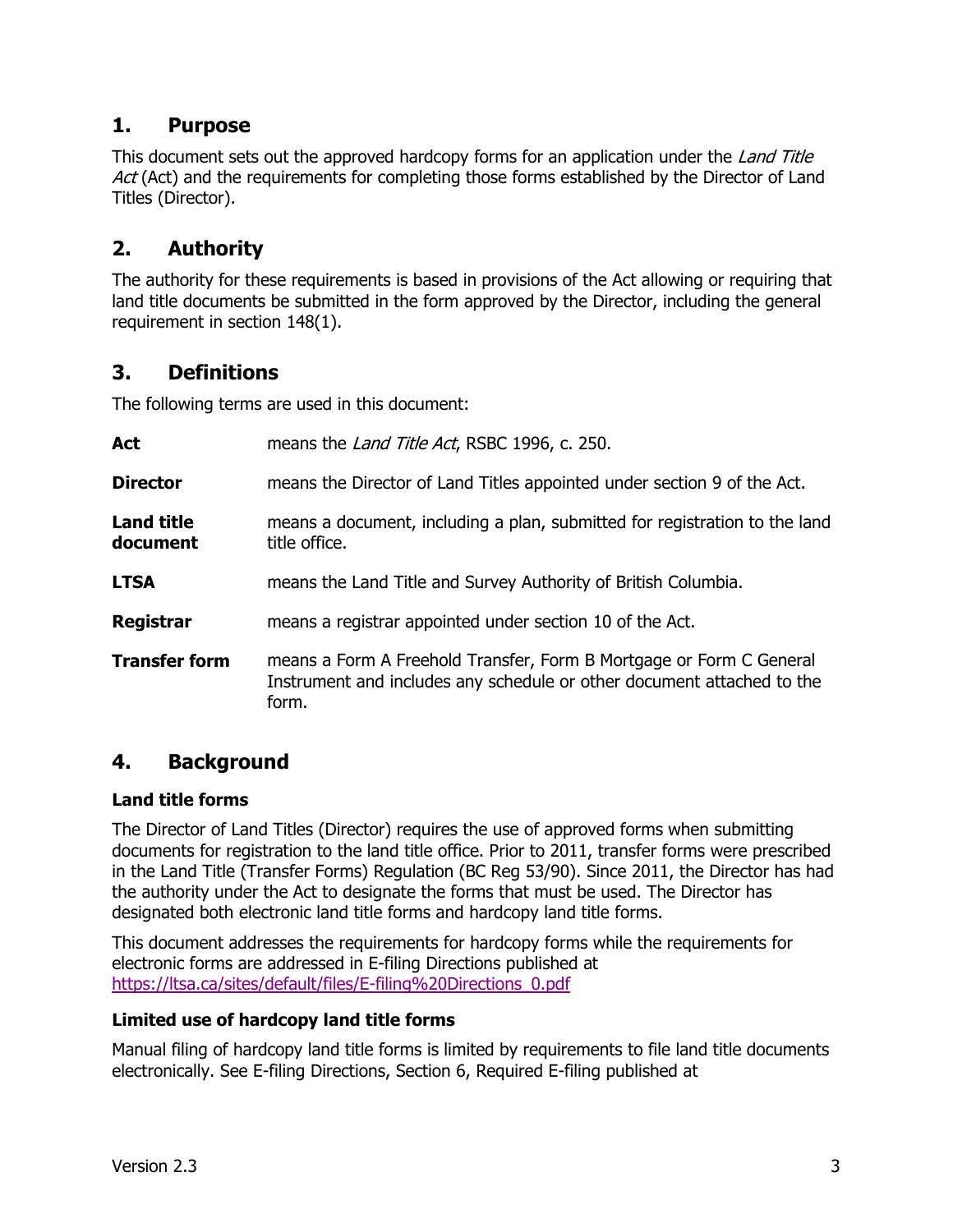[https://ltsa.ca/sites/default/files/E-filing%20Directions\\_0.pdf](https://ltsa.ca/sites/default/files/E-filing%20Directions_0.pdf) for more information on these requirements.

# <span id="page-4-0"></span>**5. Requirements for hardcopy land title forms**

#### <span id="page-4-1"></span>**5.1 General requirements for hardcopy forms**

#### <span id="page-4-2"></span>**Approved forms**

- 5.1.1 The Director has approved hardcopy forms for submission to the land title office and these forms are published at [https://ltsa.ca/professionals/land-title-practice/land-title](https://ltsa.ca/professionals/land-title-practice/land-title-forms)[forms.](https://ltsa.ca/professionals/land-title-practice/land-title-forms)
- 5.1.2 Where a form approved by the Director has been published, a hardcopy land title document submitted to the land title office must be in the approved form.

#### <span id="page-4-3"></span>**English language**

5.1.3 A hardcopy form must be completed in the English language unless the nature of the instrument renders it impractical.

#### <span id="page-4-4"></span>**Size and formatting**

- 5.1.4 A hardcopy form
	- (a) must be completed on durable  $8\frac{1}{2} \times 11$  inch paper by printing or typing
		- (i) in legible characters of 10 or 12 pitch and not smaller than 12 point
		- (ii) in black or dark ink that is compatible with scanning, optical character recognition or micrographic technology of the kind used in the land title office, and
	- (b) must have a blank space not less than 1½ inches deep and 6 inches wide in the top right corner of the first page for use by the land title office.

#### <span id="page-4-5"></span>**Witness under Part 5 – where no approved form**

- 5.1.5 Where the Director has not published an approved form for a land title document and the document requires a witness under Part 5 of the Act, the document must
	- (a) where the document is witnessed by an officer, contain the officer certification statement and signature as set out below

| Officer Signature(s) | <b>Execution</b> date | Party Signature(s) |
|----------------------|-----------------------|--------------------|
|                      | M                     |                    |
|                      |                       |                    |

OFFICER CERTIFICATION: Your signature constitutes a representation that you are a solicitor, notary public or other person authorized by the *Evidence Act*, R.S.B.C. 1996, c. 124, to take affidavits for use in British Columbia and certifies the matters set out in Part 5 of the *Land Title Act* as they pertain to the execution of this instrument.